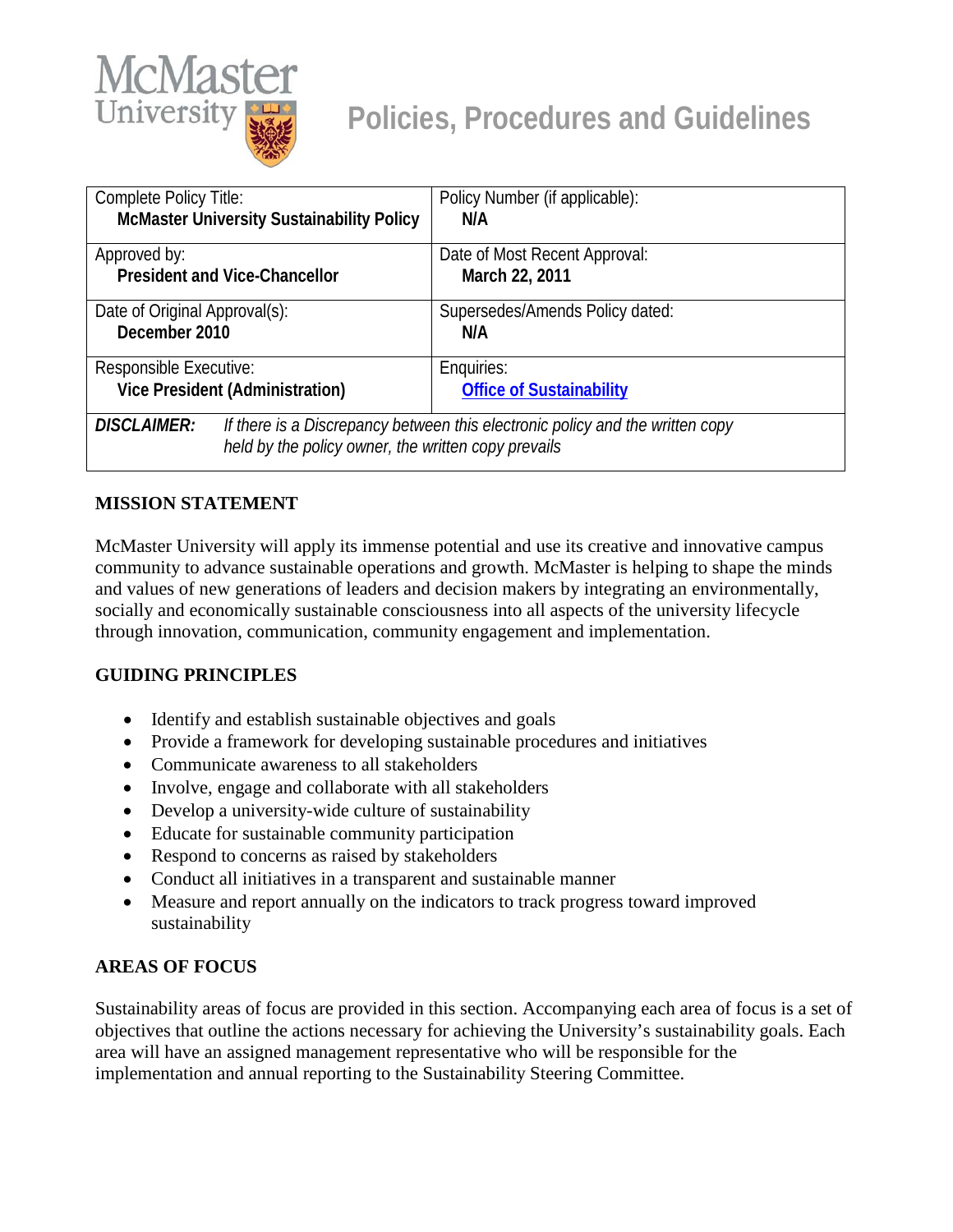# **Energy**

The University is committed to reducing its energy consumption, implementing conservation programs, and promoting energy efficiency. To adhere to this goal, the University will pursue the following objectives:

- provide tools and information regarding best practices to promote energy conservation by the campus community; and
- implement energy conservation programs to engage staff, faculty and students to practice energy efficiency.

# **Green Space**

The University is committed to maintaining a high degree of vegetative surface while limiting the use of pesticides, harmful chemicals and the need for irrigation. To ensure the responsible management of the University landscape, the University will attempt to:

- plant species that are disease and pest resistant;
- use organic pest control methods and fertilizers; and
- experiment with alternative paving methods that will incorporate vegetation.

# **Transportation**

The University encourages sustainable modes of transportation and recognizes the need to balance the demands of pedestrians, cyclists and vehicles. To adhere to this goal, the University will pursue the following objectives:

- collaborate and coordinate with other community agencies and groups (e.g., Hamilton Street Railway, City of Hamilton and neighbouring communities) to encourage the use of sustainable modes of transportation;
- provide amenities to encourage the use of sustainable modes of transportation (e.g., bicycle lockers and racks, external emergency telephones and pedestrian-priority campus walkways);
- provide education to promote pedestrian and bicycle safety in and around the campus; and
- identify and implement sustainable alternatives to University-owned vehicles where appropriate.

#### **Waste**

The University is committed to minimizing the amount of waste generated on campus. In order to adhere to this goal, the University will pursue the following objectives:

- plan and coordinate campus initiatives to reduce consumption;
- where possible, purchase reusable products and attempt to extend the lifecycle of goods where appropriate;
- ensure that products purchased at the University may be recycled by our waste management provider and ensure that recycling is widely available on campus; and
- develop and implement effective programs and practices that support the above objectives.

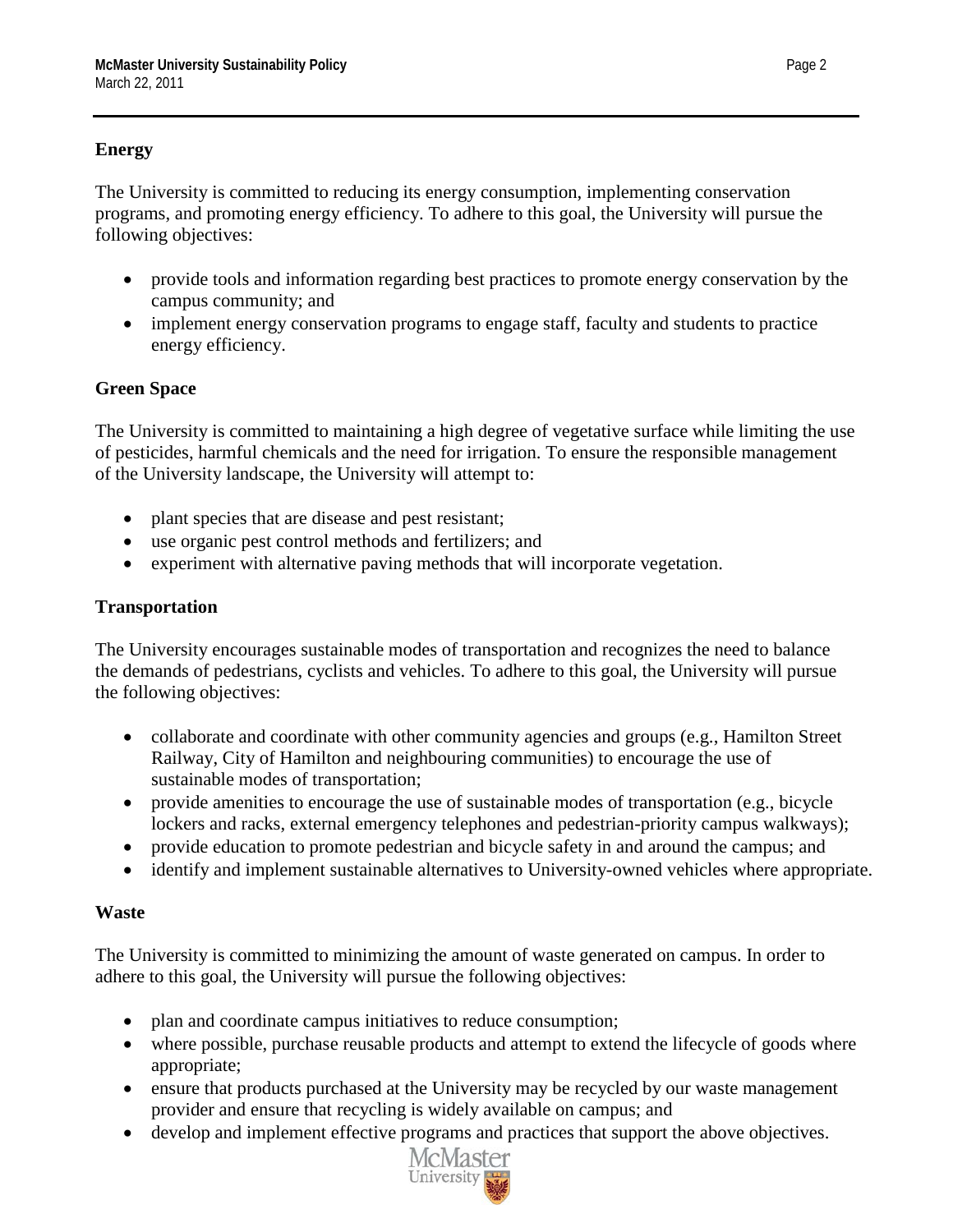#### **Water**

The University recognizes that fresh water is a non-renewable resource that needs to be conserved. The University will attempt to:

- reduce the quantity of water used and waste water produced;
- employ natural stormwater management procedures: ponds, porous paving, roof gardens and other mitigation;
- reduce landscape irrigation needs by planting native and drought-resistant species; and
- implement water recycling programs to use rainwater for landscape irrigation.

#### **Education**

The University acknowledges its role as an academic institution to provide students with the tools to be sustainably conscious citizens. The University also recognizes its role as a sustainable organization and is committed to promoting awareness and education, as well as engaging the University community in the collective responsibility to implement this policy. To adhere to this principle, the University will pursue the following objectives:

- provide students, faculty, staff and administration with opportunities to increase their awareness and knowledge of sustainability;
- provide students with internships and volunteer opportunities in the areas of sustainable development;
- promote leadership roles among individuals from a variety of levels, providing support for sustainable initiatives;
- promote interdisciplinary education and research across faculties and departments;
- coordinate and cooperate with student groups, organizations, institutions, and surrounding communities pursuing sustainable programs and initiatives; and
- apply research/demonstration projects to campus initiatives as part of academic programs (e.g., Engineering).

# **Health & Wellbeing**

The University understands that its staff, faculty and students are integral components to maintaining University sustainability. To ensure a high level of investment into the University's human resources, the University will pursue the following objectives:

- promote programs, groups and departments which support all areas of personal health and wellbeing; and
- recognize accomplishments and achievements of its staff, faculty and students.